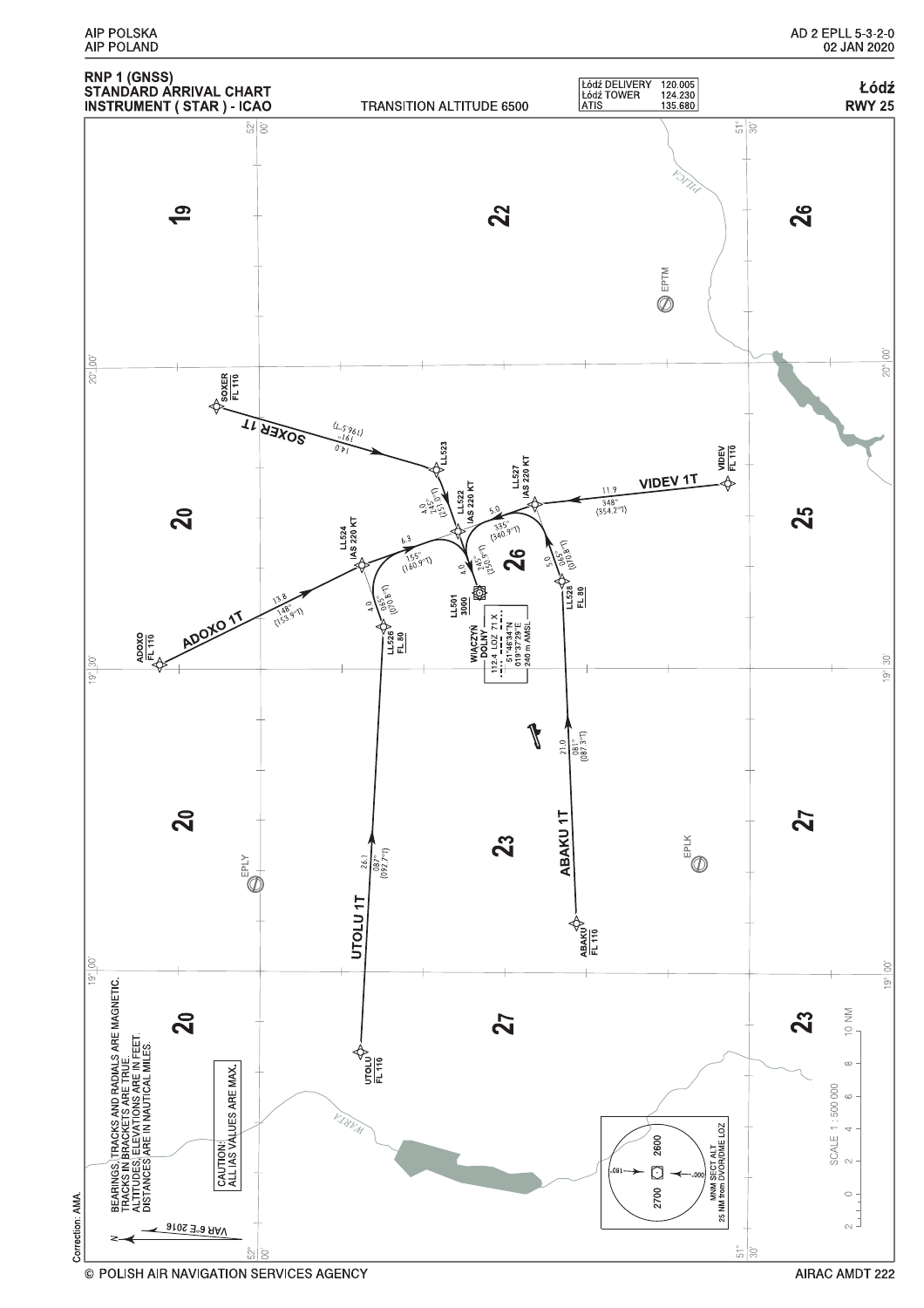AIRAC effective date

**UTOLU 1T**

| <b>SEQUENCE</b><br><b>NUMBER</b> | <b>PATH</b><br><b>TERMINATOR</b> | <b>WAYPOINT</b><br><b>IDENTIFIER</b> | <b>COURSE / TRACK</b><br>$^{\circ}$ M $^{\circ}$ T) | <b>DISTANCE</b><br>(NM) | <b>ALTITUDE</b> | <b>SPEED</b><br>(kt) | <b>NAV SPEC</b>  |
|----------------------------------|----------------------------------|--------------------------------------|-----------------------------------------------------|-------------------------|-----------------|----------------------|------------------|
| 001                              | IF                               | <b>UTOLU</b>                         |                                                     |                         | $-FL110$        |                      | RNP              |
| 002                              | TF                               | LL526                                | 087 (092.7)                                         | 26.14                   | $+$ FL80        |                      | RNP              |
| 003                              | TF                               | LL524                                | 065 (070.8)                                         | 4.00                    |                 | $-220$               | RNP              |
| 004                              | TF                               | LL522                                | 155 (160.9)                                         | 6.25                    |                 | $-220$               | RNP              |
| 005                              | TF                               | LL501                                | 245 (250.9)                                         | 4.00                    | $+3000$ ft      |                      | RNP <sup>3</sup> |

## **ADOXO 1T**

| <b>SEQUENCE</b><br><b>NUMBER</b> | <b>PATH</b><br>TERMINATOR | <b>WAYPOINT</b><br><b>IDENTIFIER</b> | <b>COURSE / TRACK</b><br>$^{\circ}$ M $^{\circ}$ T) | <b>DISTANCE</b><br>(NM) | <b>ALTITUDE</b> | <b>SPEED</b><br>(kt) | <b>NAV SPEC</b>  |
|----------------------------------|---------------------------|--------------------------------------|-----------------------------------------------------|-------------------------|-----------------|----------------------|------------------|
| 001                              | IF                        | <b>ADOXO</b>                         |                                                     |                         | -FL110          |                      | RNP              |
| 002                              | TF                        | LL524                                | 148 (153.9)                                         | 13.84                   |                 | $-220$               | RNP <sup>-</sup> |
| 003                              | TF                        | LL522                                | 155 (160.9)                                         | 6.25                    |                 | $-220$               | RNP <sub>1</sub> |
| 004                              | TF                        | LL501                                | 245 (250.9)                                         | 4.00                    | $+3000$ ft      |                      | <b>RNP</b>       |

## **SOXER 1T**

| <b>SEQUENCE</b><br><b>NUMBER</b> | <b>PATH</b><br><b>TERMINATOR</b> | <b>WAYPOINT</b><br><b>IDENTIFIER</b> | <b>COURSE / TRACK</b><br>$^{\circ}$ M ( $^{\circ}$ T) | <b>DISTANCE</b><br>(NM) | <b>ALTITUDE</b> | <b>SPEED</b><br>(kt) | <b>NAV SPEC</b>  |
|----------------------------------|----------------------------------|--------------------------------------|-------------------------------------------------------|-------------------------|-----------------|----------------------|------------------|
| 001                              | IF                               | <b>SOXER</b>                         |                                                       |                         | -FL110          |                      | RNP <sub>1</sub> |
| 002                              | TF                               | LL523                                | 191 (196.5)                                           | 14.05                   |                 |                      | RNP <sub>1</sub> |
| 003                              | TF                               | LL522                                | 245 (251.0)                                           | 4.00                    |                 | $-220$               | RNP <sub>1</sub> |
| 004                              | TF                               | LL501                                | 245 (250.9)                                           | 4.00                    | $+3000$ ft      |                      | RNP <sub>1</sub> |

## **VIDEV 1T**

| <b>SEQUENCE</b><br><b>NUMBER</b> | <b>PATH</b><br>TERMINATOR | <b>WAYPOINT</b><br><b>IDENTIFIER</b> | <b>COURSE / TRACK</b><br>$^{\circ}$ M ( $^{\circ}$ T) | <b>DISTANCE</b><br>(NM) | <b>ALTITUDE</b> | <b>SPEED</b><br>(kt) | <b>NAV SPEC</b>  |
|----------------------------------|---------------------------|--------------------------------------|-------------------------------------------------------|-------------------------|-----------------|----------------------|------------------|
| 001                              | IF                        | VIDEV                                |                                                       |                         | $-FL110$        |                      | RNP <sup>-</sup> |
| 002                              | TF                        | LL527                                | 348 (354.2)                                           | 11.91                   |                 | $-220$               | RNP              |
| 003                              | TF                        | LL522                                | 335 (340.9)                                           | 5.00                    |                 | -220                 | RNP'             |
| 004                              |                           | LL501                                | 245 (250.9)                                           | 4.00                    | $+3000$ ft      |                      | RNP <sup>3</sup> |

## **ABAKU 1T**

| <b>SEQUENCE</b><br><b>NUMBER</b> | <b>PATH</b><br>TERMINATOR | <b>WAYPOINT</b><br><b>IDENTIFIER</b> | <b>COURSE / TRACK</b><br>$^{\circ}$ M ( $^{\circ}$ T) | <b>DISTANCE</b><br>(NM) | <b>ALTITUDE</b> | <b>SPEED</b><br>(kt) | <b>NAV SPEC</b>  |
|----------------------------------|---------------------------|--------------------------------------|-------------------------------------------------------|-------------------------|-----------------|----------------------|------------------|
| 001                              | IF                        | ABAKU                                | -                                                     |                         | -FL110          |                      | RNP <sub>1</sub> |
| 002                              | TF                        | LL528                                | 081 (087.3)                                           | 21.01                   | $+$ FL80        |                      | RNP              |
| 003                              | TF                        | LL527                                | 065 (070.8)                                           | 5.00                    |                 | $-220$               | RNP <sub>1</sub> |
| 004                              | TF                        | LL522                                | 335 (340.9)                                           | 5.00                    |                 | -220                 | RNP <sub>1</sub> |
| 005                              | <b>TF</b>                 | LL501                                | 245 (250.9)                                           | 4.00                    | $+3000$ ft      |                      | RNP 1            |